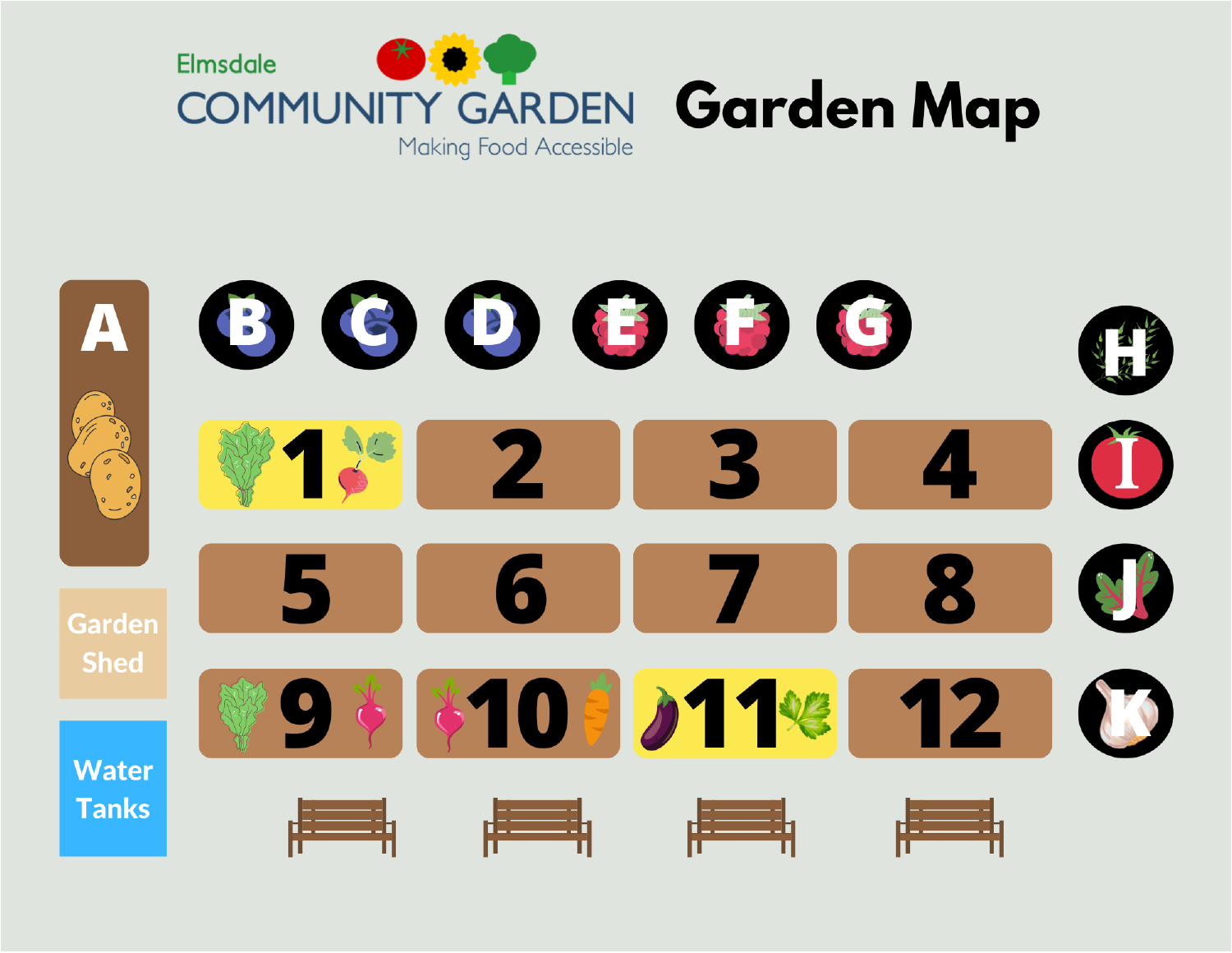



#### **Last updated: June 15, 2022**

#### **Introduction**

Sometimes, it's difficult to find your way in the garden. We have created a map for the Elmsdale Community Garden to help explain where plants are located. This guide will break down the contents of each planting area. **This guide is not meant to be definitive** – it is an aide to help you find plants in the garden.

When reading each section, **plants are listed from back to front, left to right**. If multiple rows have been planted, the number will be in brackets: **(#)**. The planting areas have been organized as follows:

- 12 garden boxes, numbered **1 - 12**
- 13 additional planting areas, lettered **A - K**

When plants are ready to harvest, **we will highlight the planting area on the map and the contents in the guide**. Updates on the garden will be regularly posted to our Facebook page and the Elmsdale Community Garden website. We will also post **signs in the garden to mark what is ready to pick**.

Once you've helped yourself to some fresh food from the garden, make sure to e-mail **[elmsdalecommunitygarden@gmail.com](mailto:elmsdalecommunitygarden@gmail.com)**. All we ask for is the **number of people fed** with the food you picked. This helps us determine how many people are fed each year and help us showcase our garden to funders to keep the garden growing year after year.

Thanks for your support and enjoy some fresh food from the garden!

#### **the Elmsdale Community Garden team**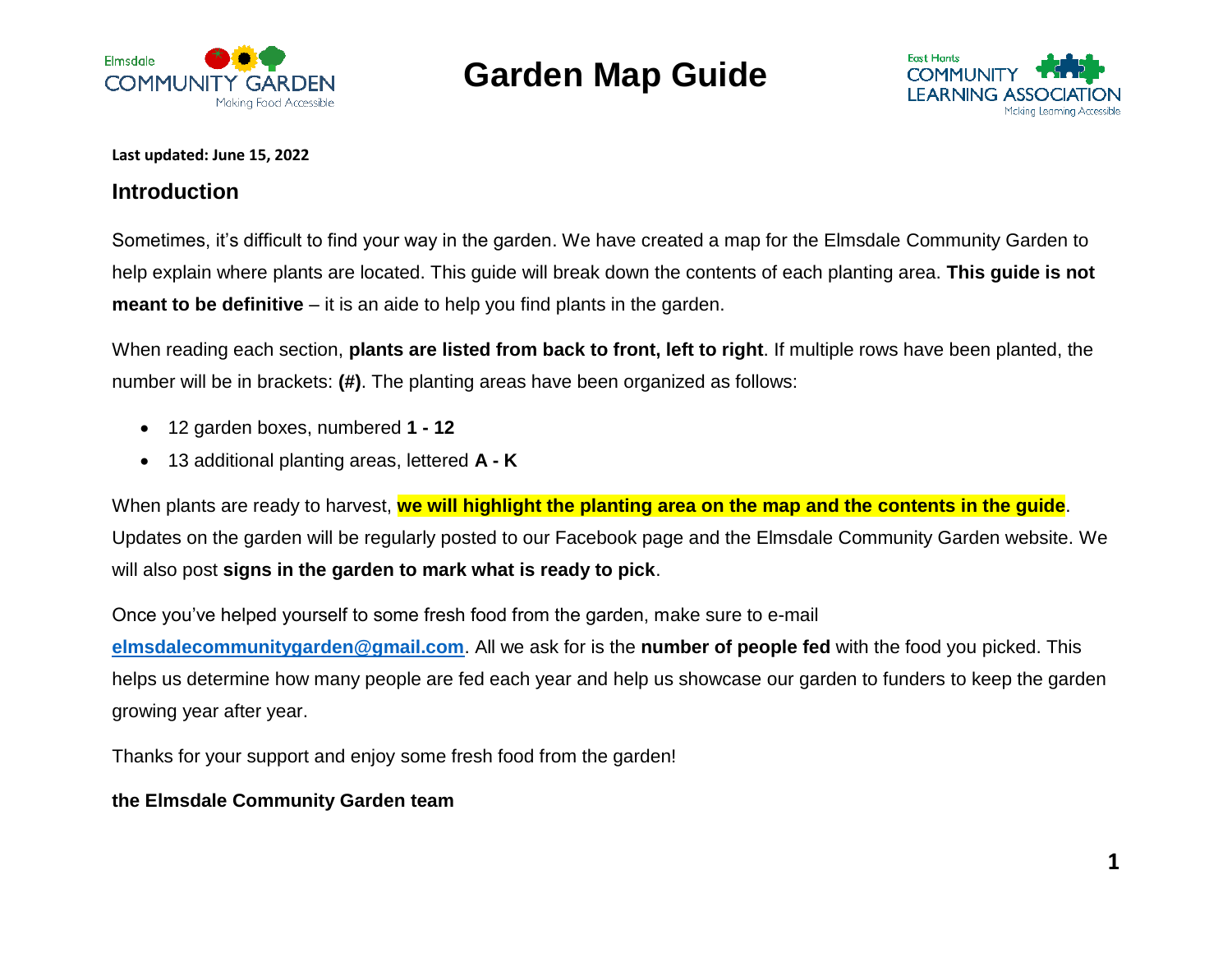



### **Garden Boxes (back row)**

| <b>Box #1</b>                 | <b>Box #2</b> | <b>Box #3</b> | <b>Box #4</b>                 |
|-------------------------------|---------------|---------------|-------------------------------|
| Leaf Lettuce (2)              |               |               | Peppers                       |
| <b>Kale</b>                   |               |               | Peas                          |
| Spinach                       |               |               | <b>Broccoli</b>               |
| <b>Beet Greens</b>            |               |               | <b>Butternut Squash</b>       |
| Turnips                       |               |               | Cherry Bell Radish            |
| <b>Yellow Canary Tomatoes</b> |               |               | <b>Nantes Scarlet Carrots</b> |
| <b>Bell Peppers</b>           |               |               |                               |
|                               |               |               |                               |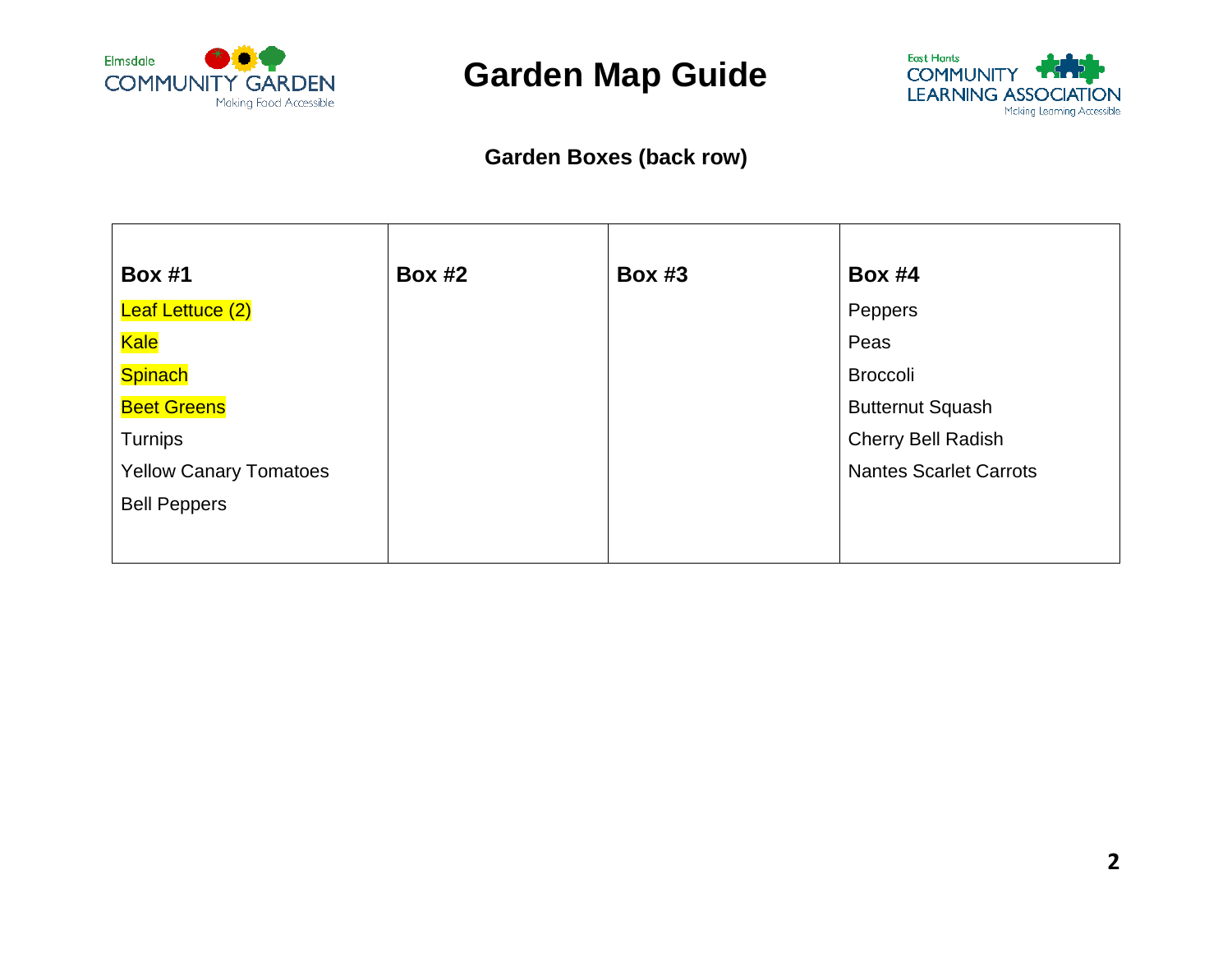



#### **Garden Boxes (middle row)**

| <b>Box #5</b> | <b>Box #6</b> | <b>Box #7</b> | <b>Box #8</b>              |
|---------------|---------------|---------------|----------------------------|
|               |               |               | Tomatoes                   |
|               |               |               | Ruby Queen Beets (4)       |
|               |               |               | Chioggia Beets (5)         |
|               |               |               | Detroit Dark Red Beets (5) |
|               |               |               | <b>Butternut Squash</b>    |
|               |               |               |                            |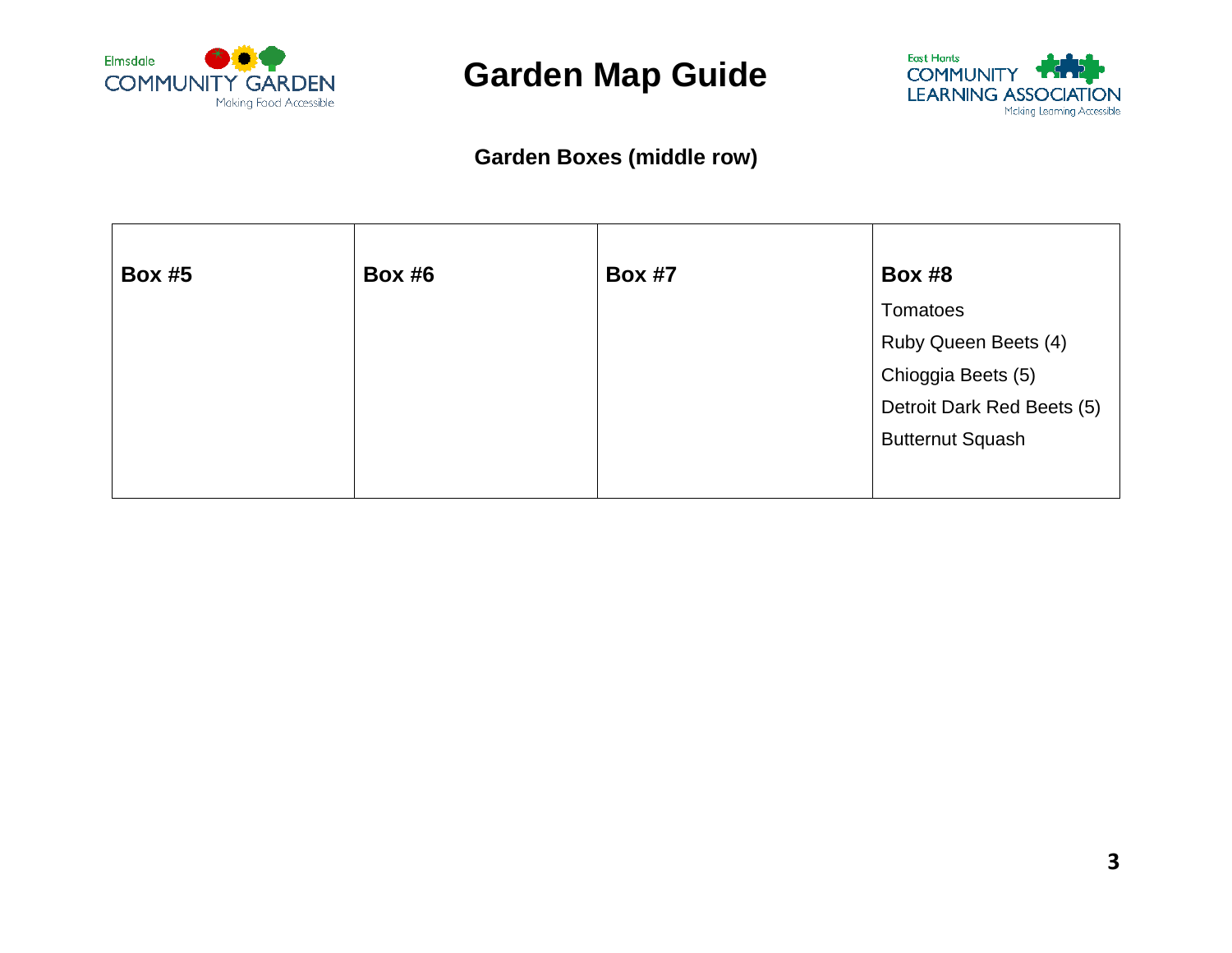



### **Garden Boxes (front row)**

| <b>Box #9</b>             | <b>Box #10</b>                      | <b>Box #11</b>         | <b>Box #12</b>               |  |
|---------------------------|-------------------------------------|------------------------|------------------------------|--|
| Leaf Lettuce (4)          | Red Rhubarb Chard (2)               | <b>Tri-Colour Sage</b> | Perpetual Spinach            |  |
| Ruby Queen Beets (2)      | Spinach (2)                         | <b>Parsley</b>         | <b>Ruby Queen Beets</b>      |  |
| Bloomsdale Spinach (2)    | Early Sparkler White Tip Radish (2) | Oregano                | <b>Tom Thumb Lettuce</b>     |  |
| Candy Cane Beets (4)      | Nantes Scarlet Carrots (2)          | <b>Green Peppers</b>   | Early Scarlet Globe Radish   |  |
| <b>Red Rhubarb Chard</b>  | Early Wonder Beets (2)              | Japanese               | <b>Touchstone Gold Beets</b> |  |
| Touchstone Gold Beets (2) | <b>Red Russian Kale</b>             | Eggplant (2)           | Chioggia Beets               |  |
| Curled Scotch Kale (2)    | Rapini (2)                          |                        | Carrots                      |  |
|                           | <b>Cherry Belle Radish</b>          |                        | <b>Valentino Green Beans</b> |  |
|                           | Detroit Dark Red Beet               |                        |                              |  |
|                           | <b>Purple Sun Carrots</b>           |                        |                              |  |
|                           |                                     |                        |                              |  |